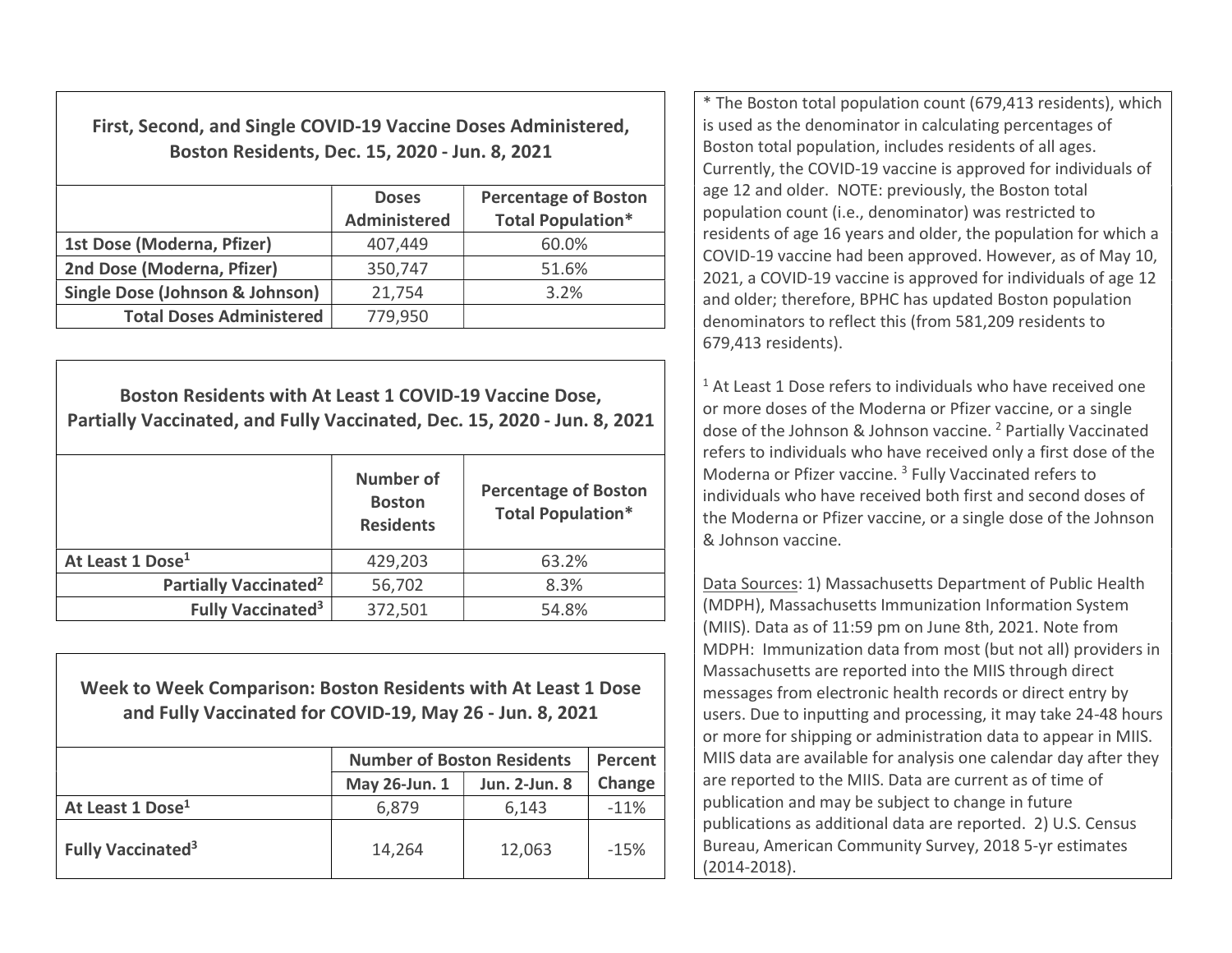

\* N is equal to total number of individuals receiving their initial dose in the 10-week period.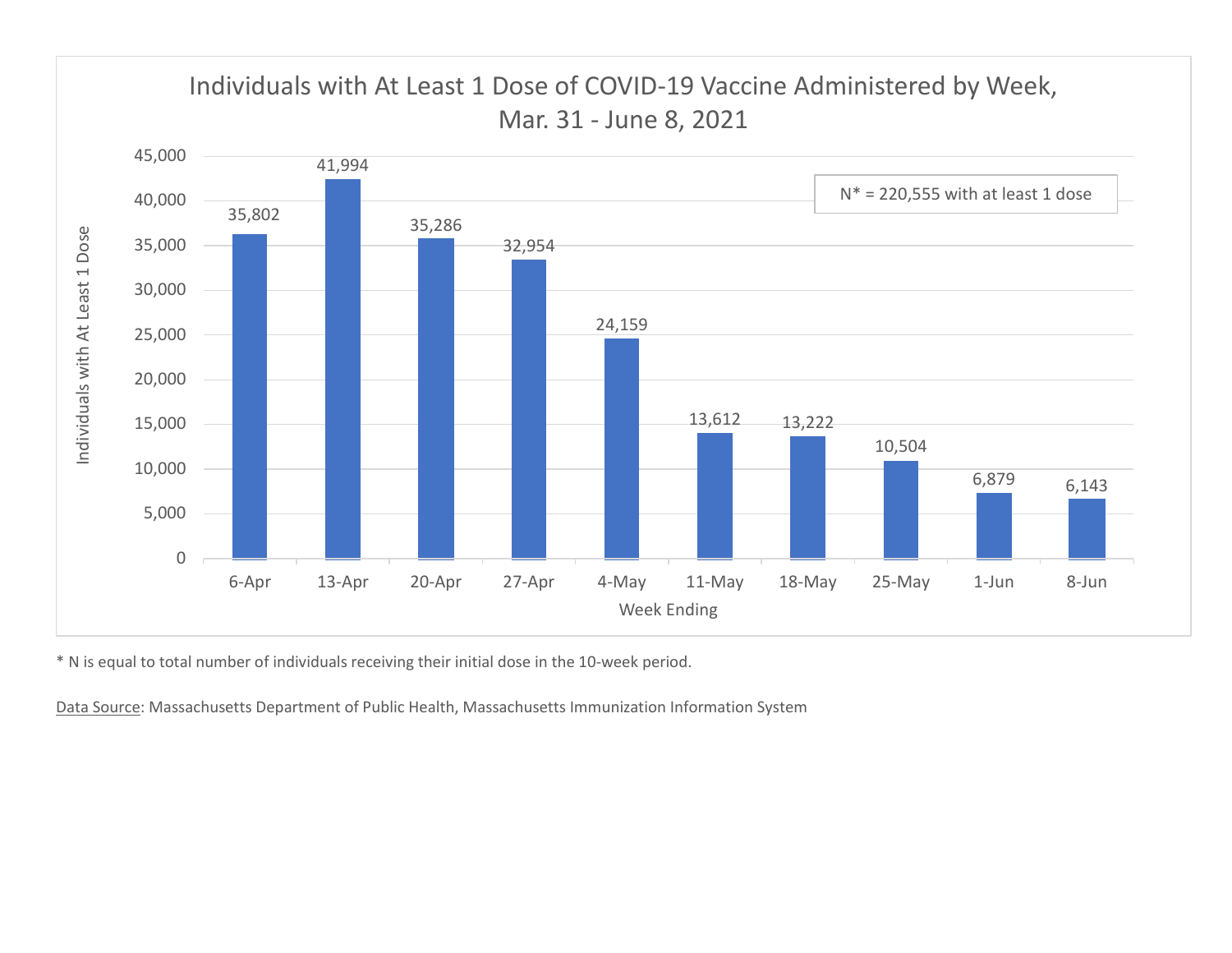

\* N is equal to total number of individuals receiving their final dose in the 10-week period.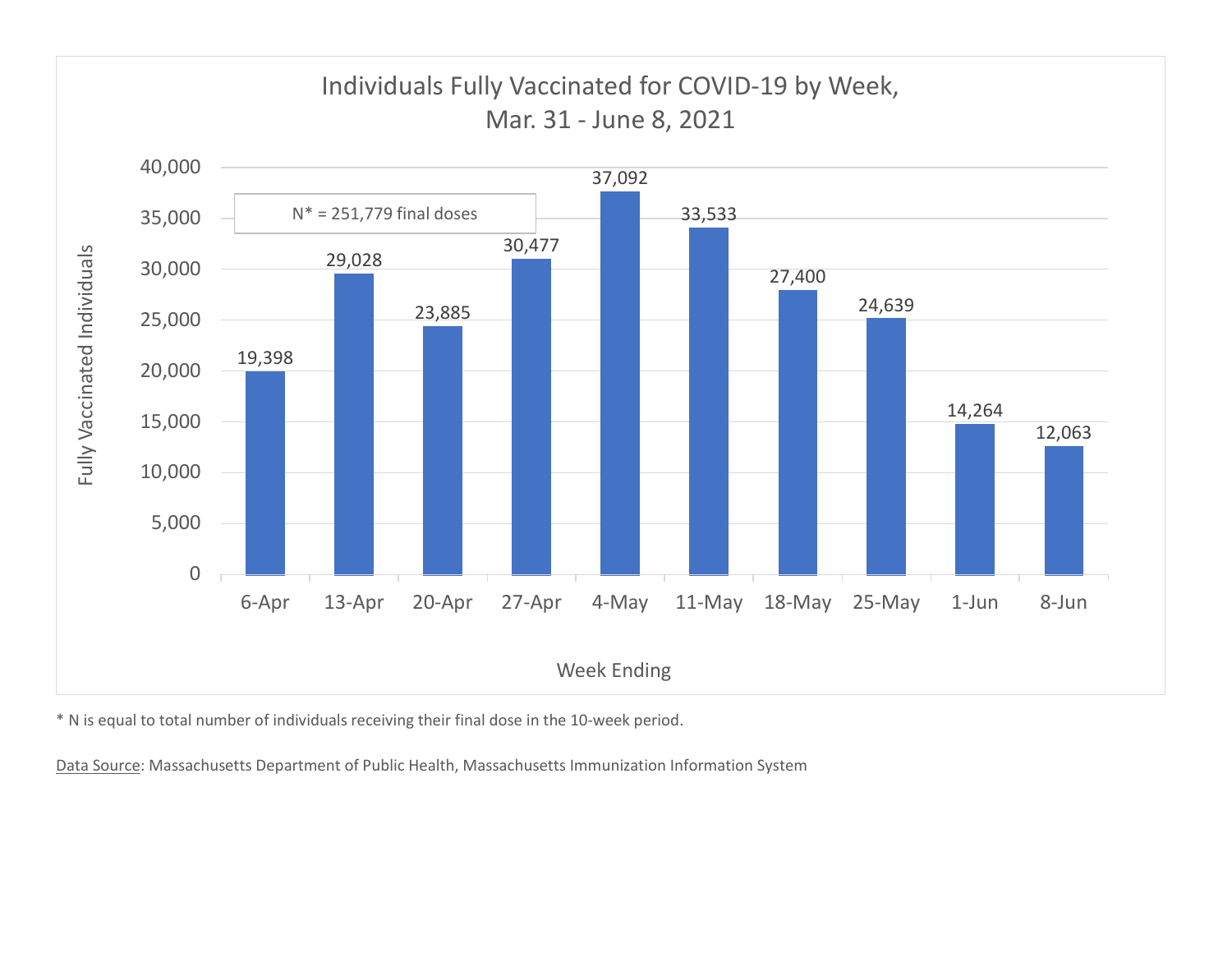

Data Source: Massachusetts Department of Public Health, Massachusetts Immunization Information System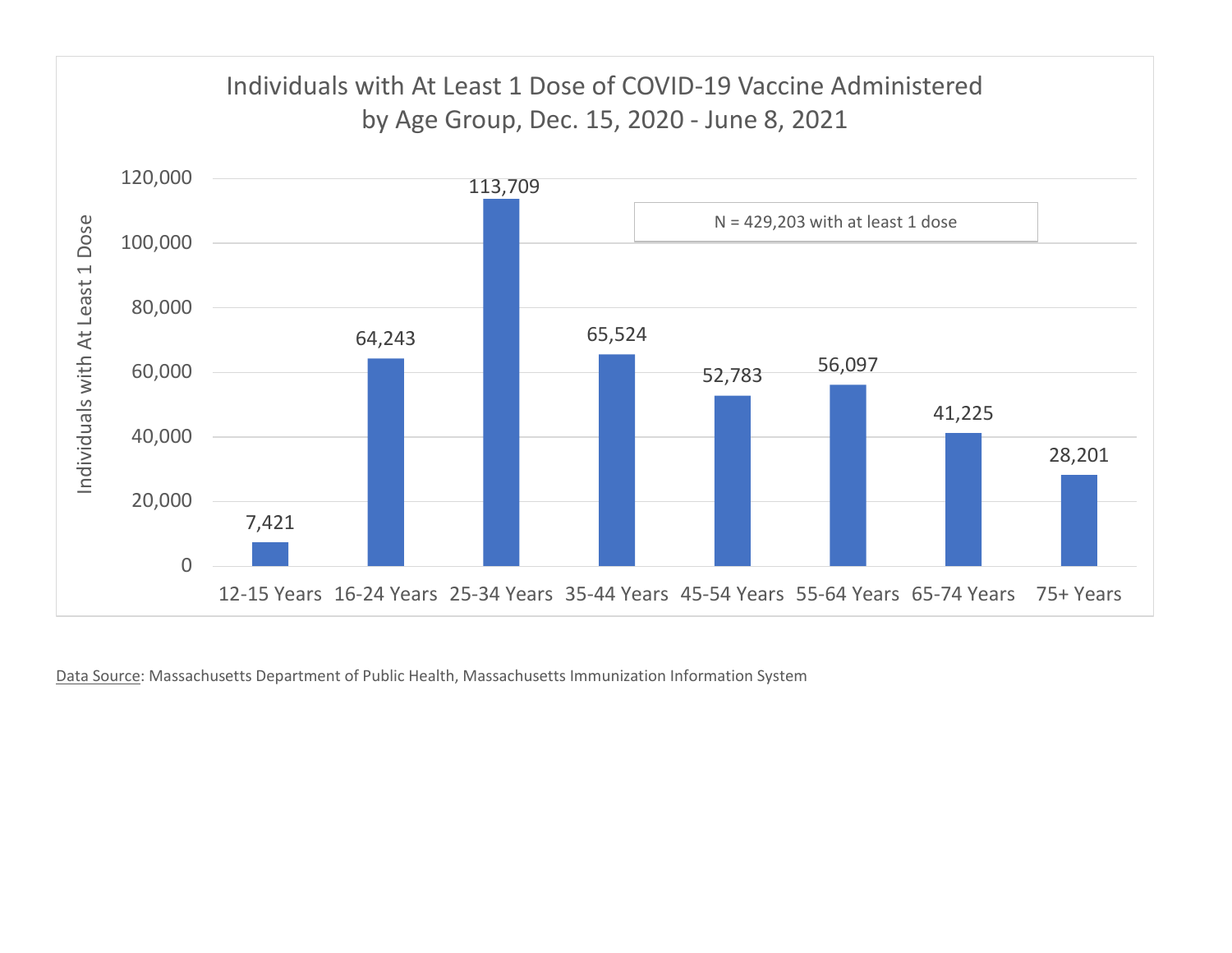

NOTE: The percentage of vaccinated individuals ages 12-15 years has been updated in this report (REVISED AUGUST 16, 2021). Please disregard the vaccination percentages for age group 12-15 years included in previous versions of this report.

Percentage of overall Boston population with at least 1 dose = 63.2%.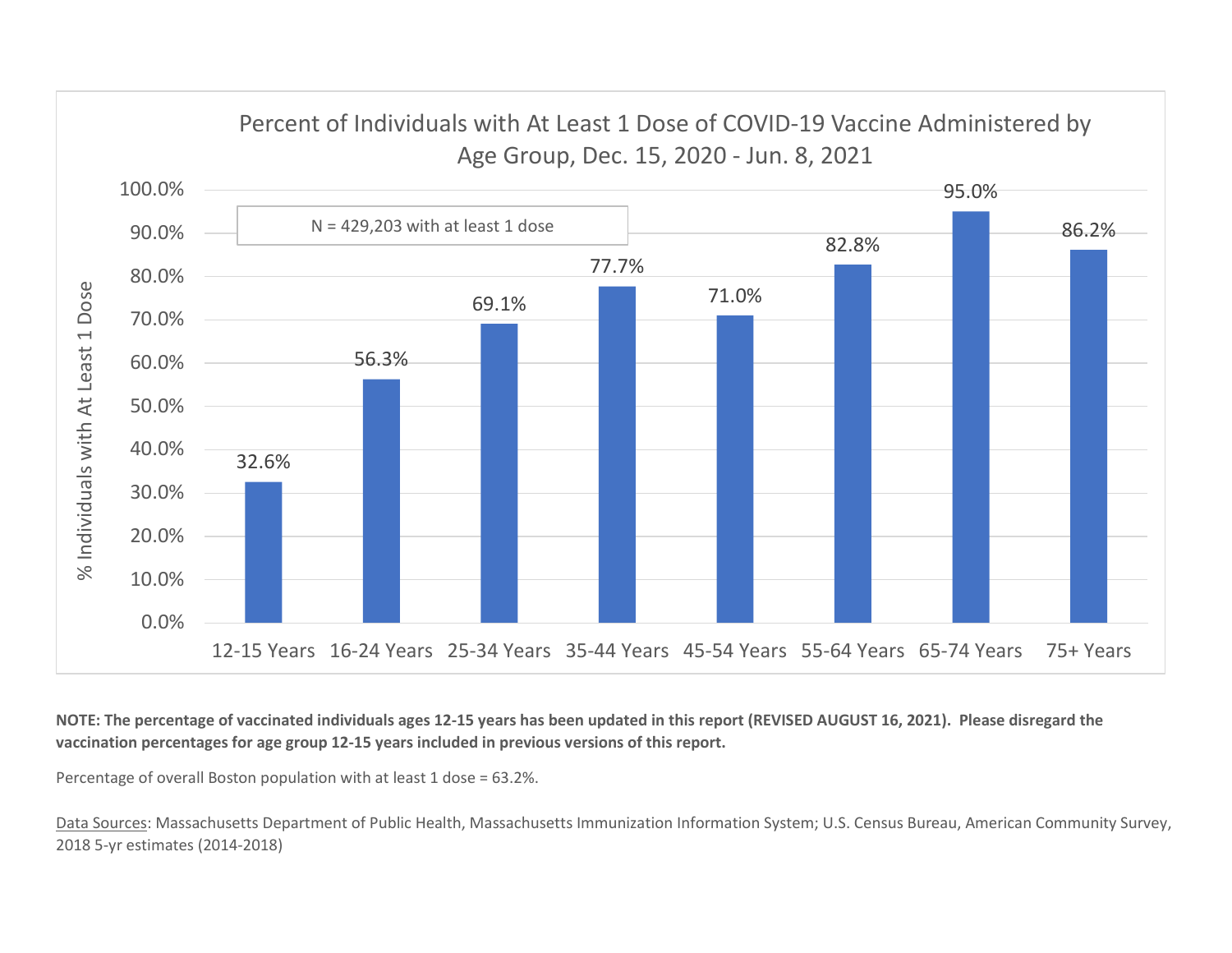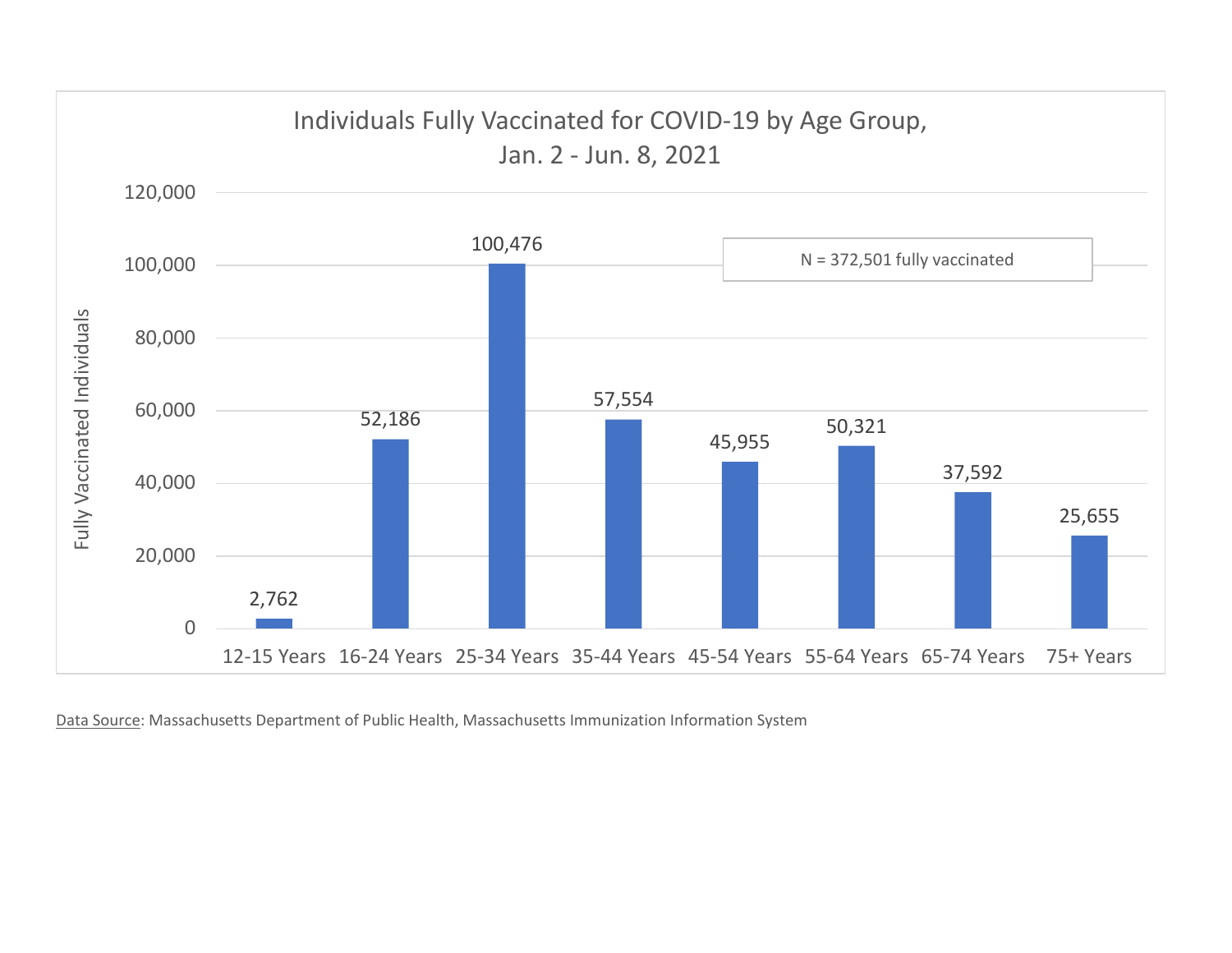

Percentage of overall Boston population fully vaccinated = 54.8%.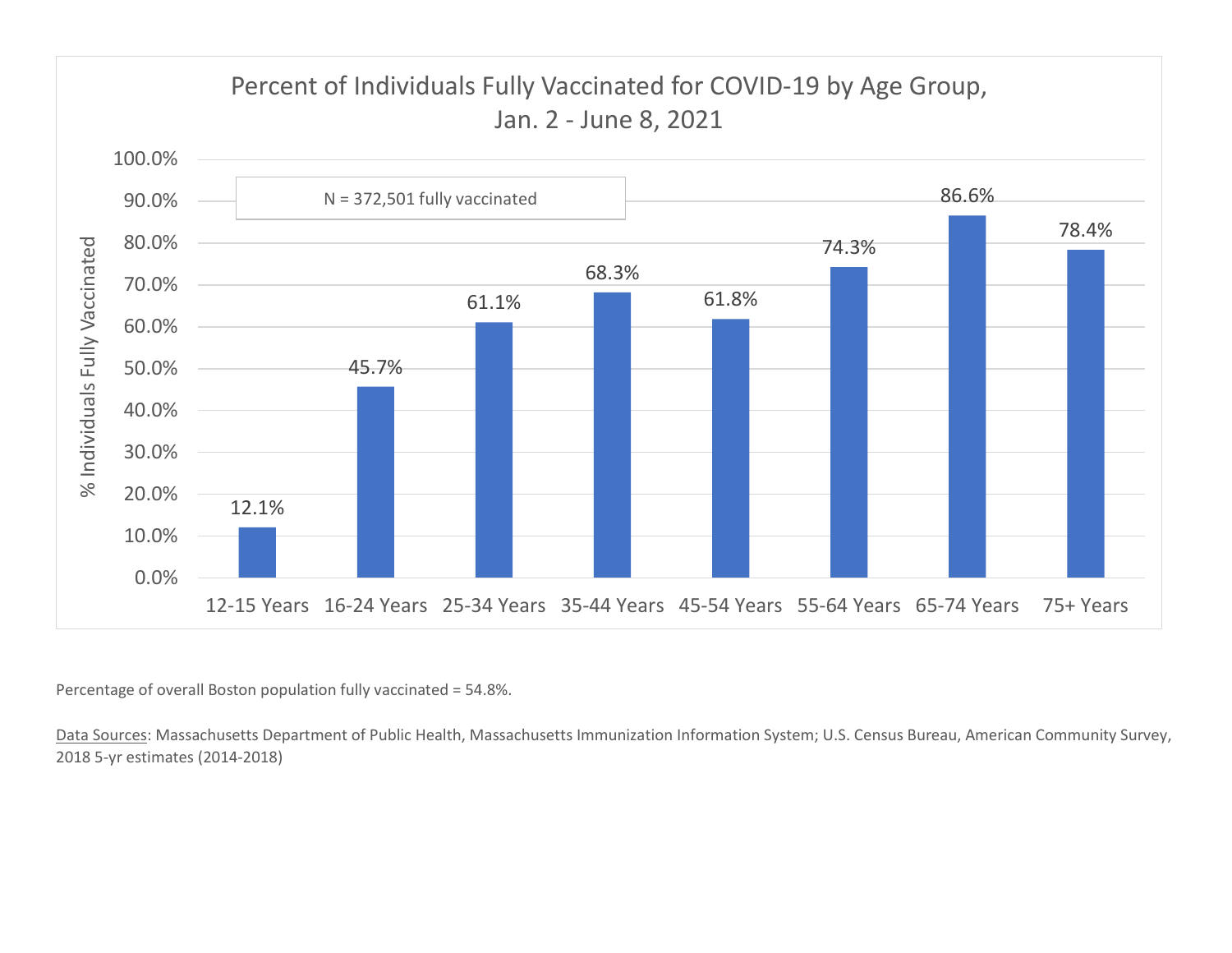

Asian/PI = Asian, Native Hawaiian, and Pacific Islander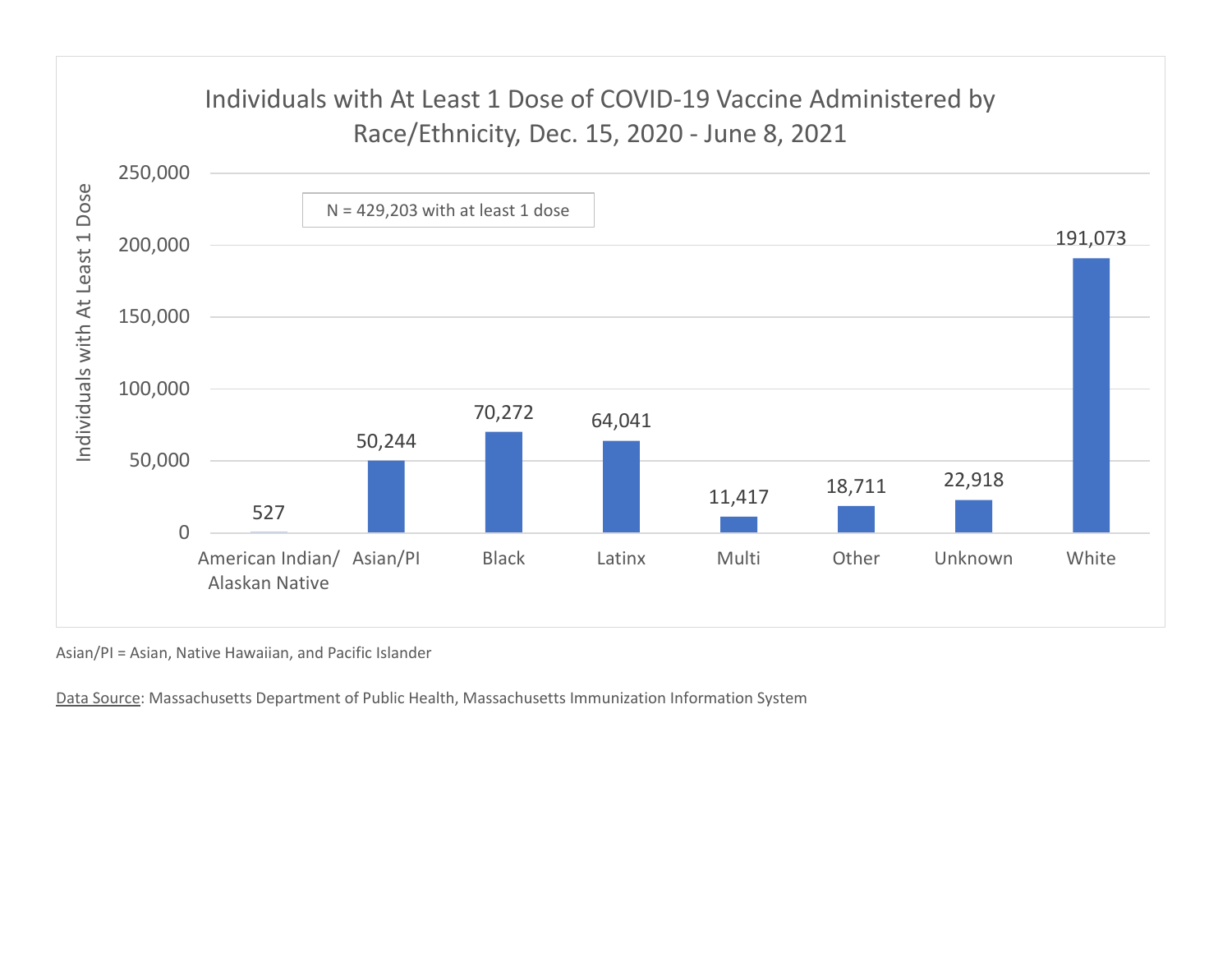

Asian/PI = Asian, Native Hawaiian, and Pacific Islander

\* Varies from Total N of Individuals with At Least 1 Dose (429,203) because data for residents who identify as Multiracial, Other, or Unknown are not included in this chart due to lack of comparable population data.

Percentage of overall Boston population with at least 1 dose = 63.2%.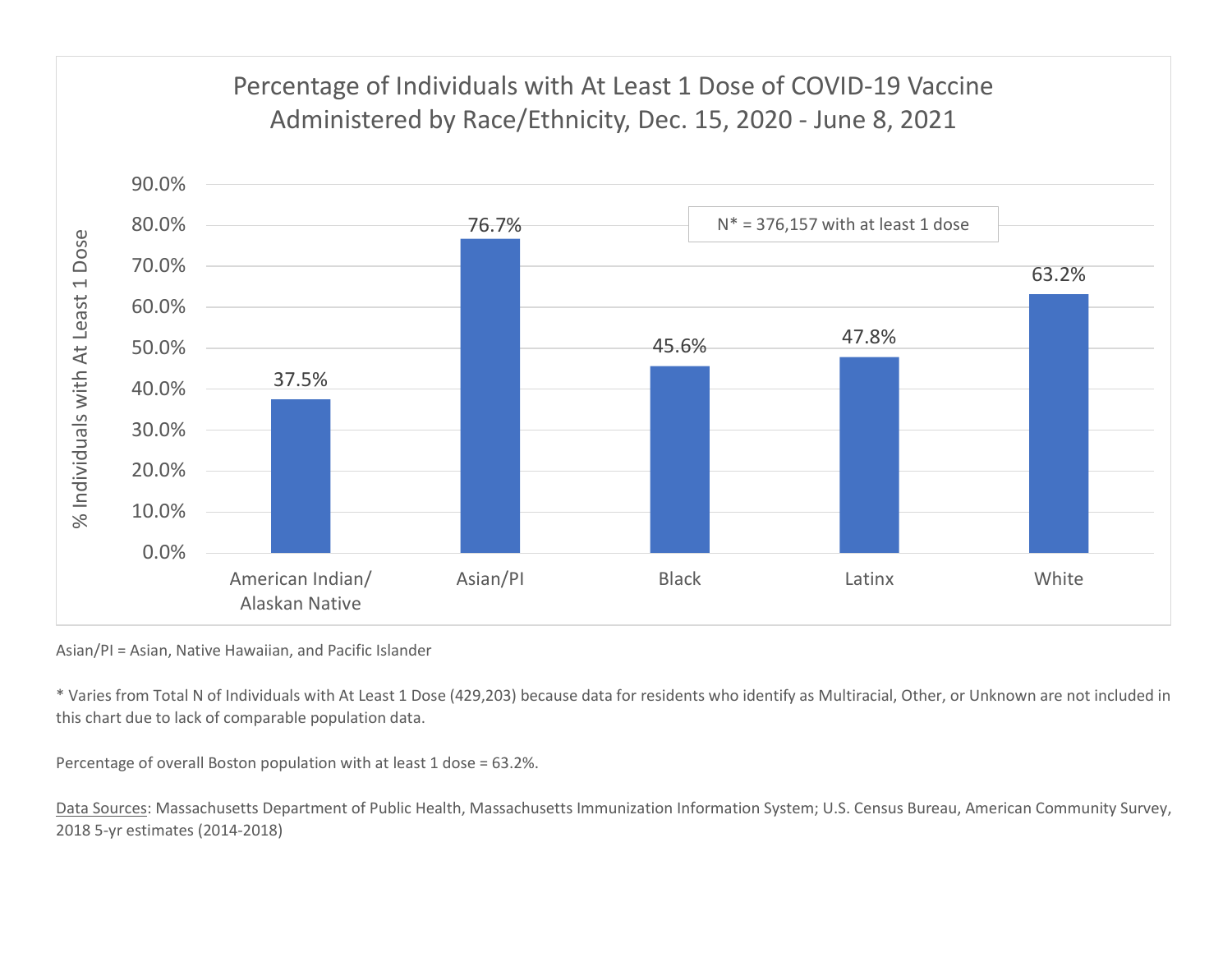

Asian/PI = Asian, Native Hawaiian, and Pacific Islander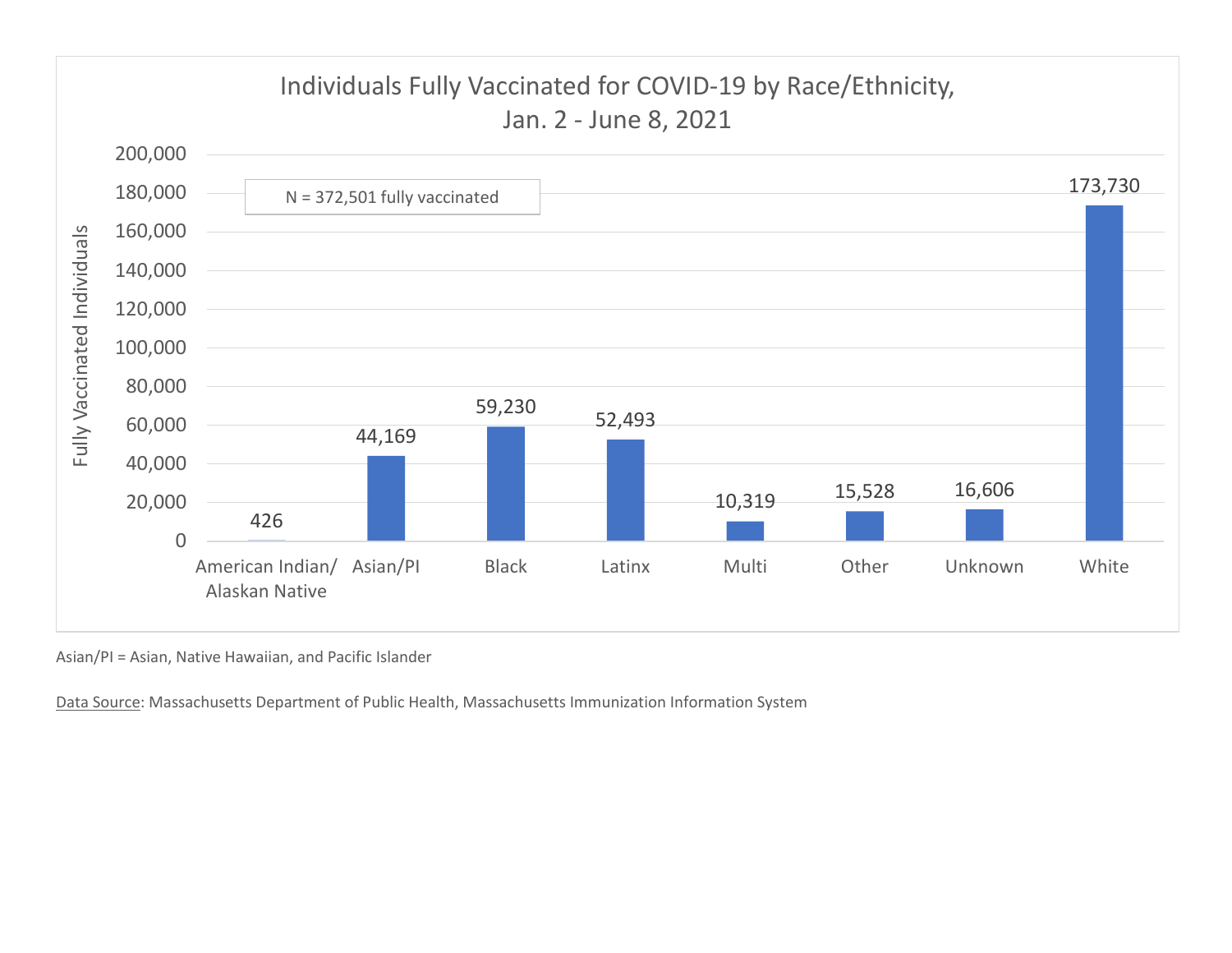

Asian/PI = Asian, Native Hawaiian, and Pacific Islander

\* Varies from Total N of Fully Vaccinated Individuals (372,501) because data for residents who identify as Multiracial, Other, or Unknown are not included in this chart due to lack of comparable population data.

Percentage of overall Boston population fully vaccinated = 54.8%.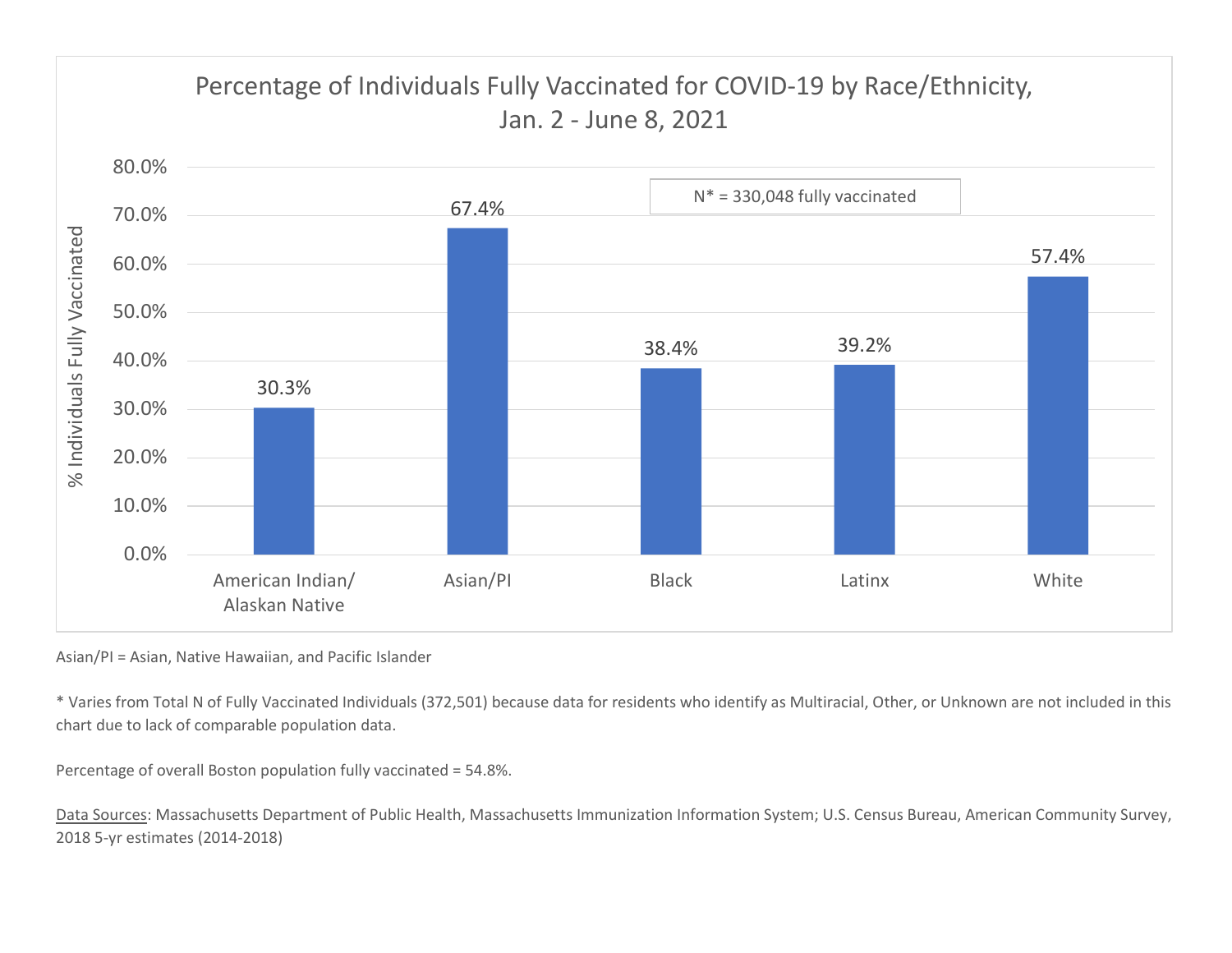

BB/BH/DT/NE/WE = Back Bay/Beacon Hill/Downtown/North End/West End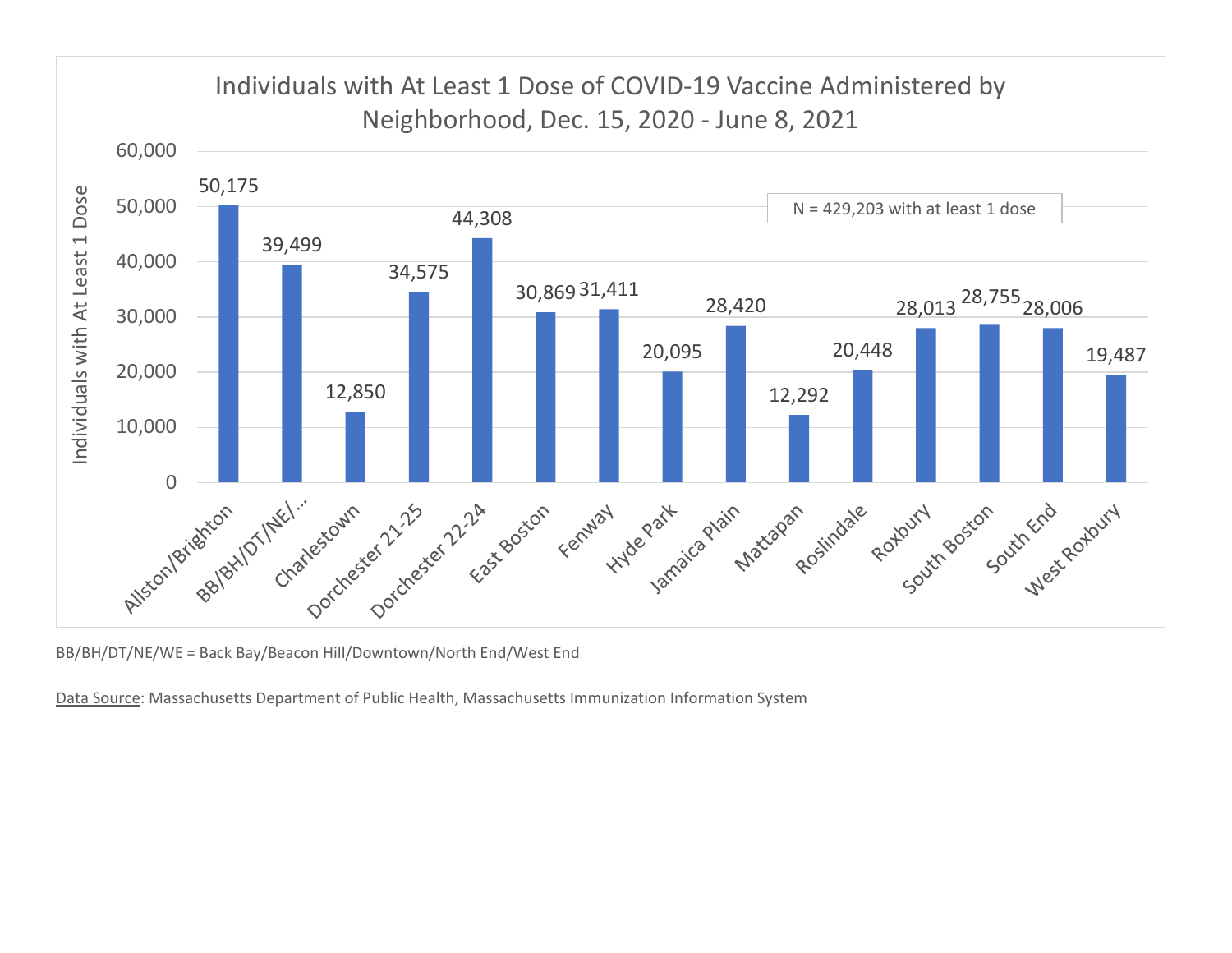

BB/BH/DT/NE/WE = Back Bay/Beacon Hill/Downtown/North End/West End

Percentage of overall Boston population with at least 1 dose = 63.2%.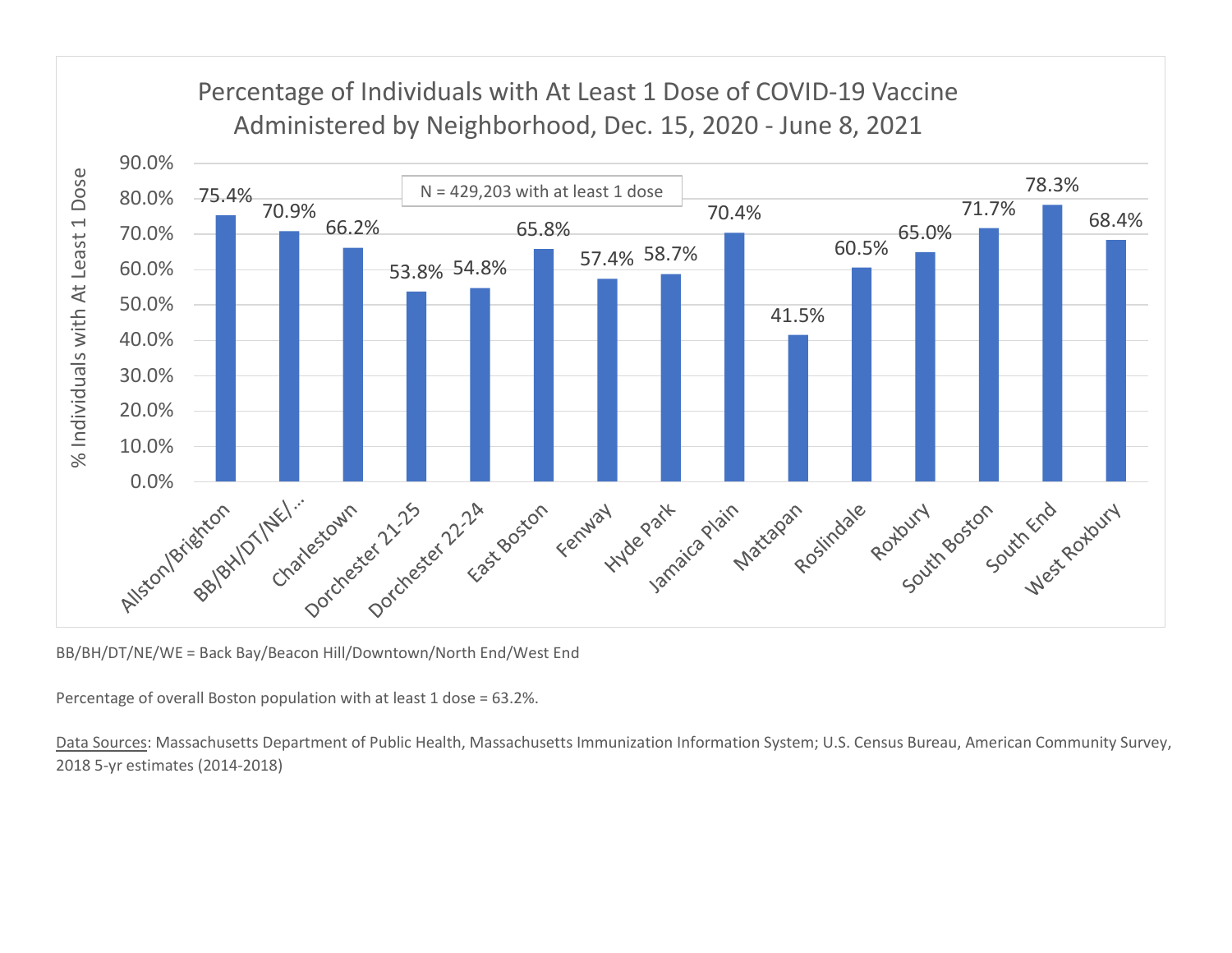

BB/BH/DT/NE/WE = Back Bay/Beacon Hill/Downtown/North End/West End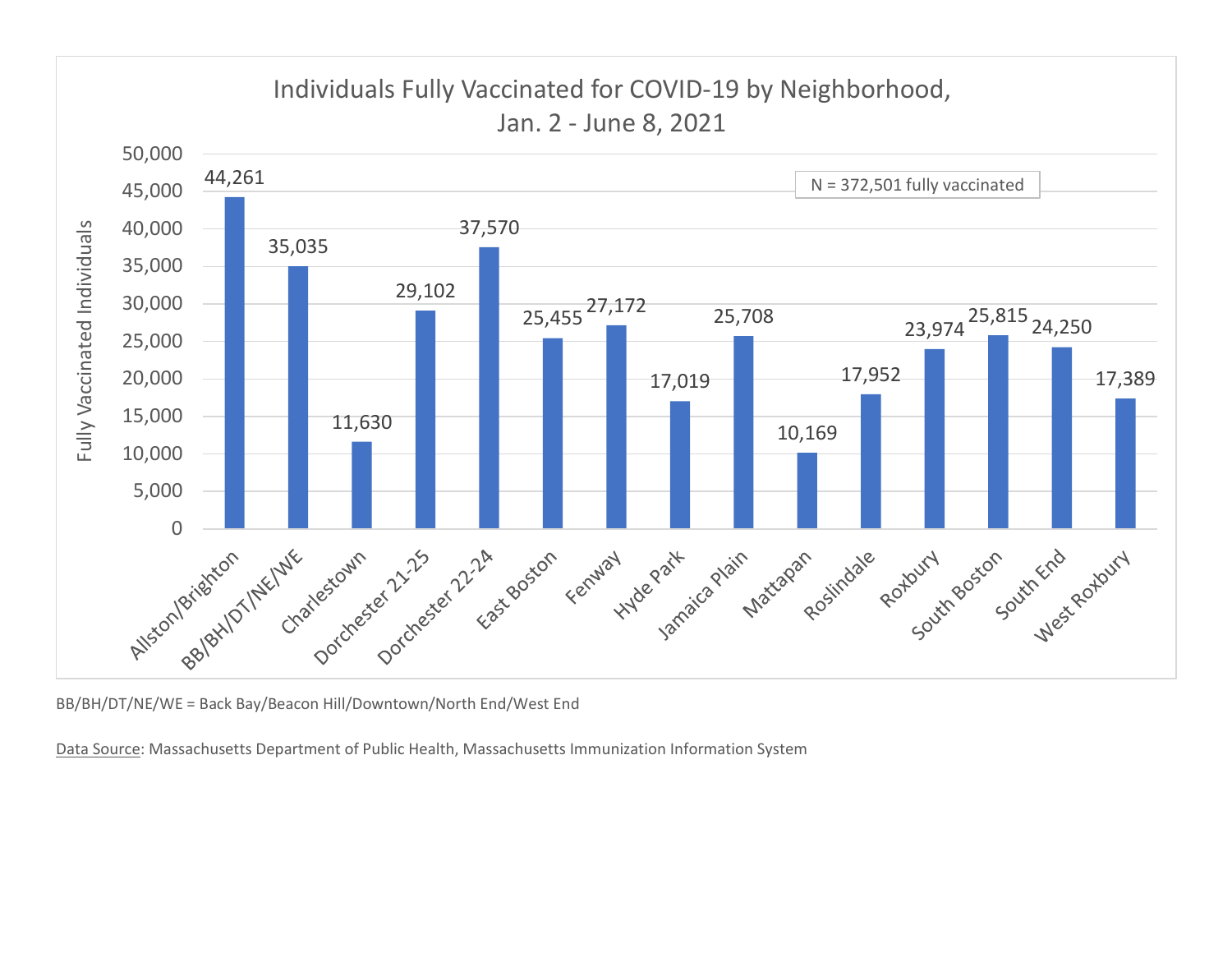

BB/BH/DT/NE/WE = Back Bay/Beacon Hill/Downtown/North End/West End

Percentage of overall Boston population fully vaccinated = 54.8%.